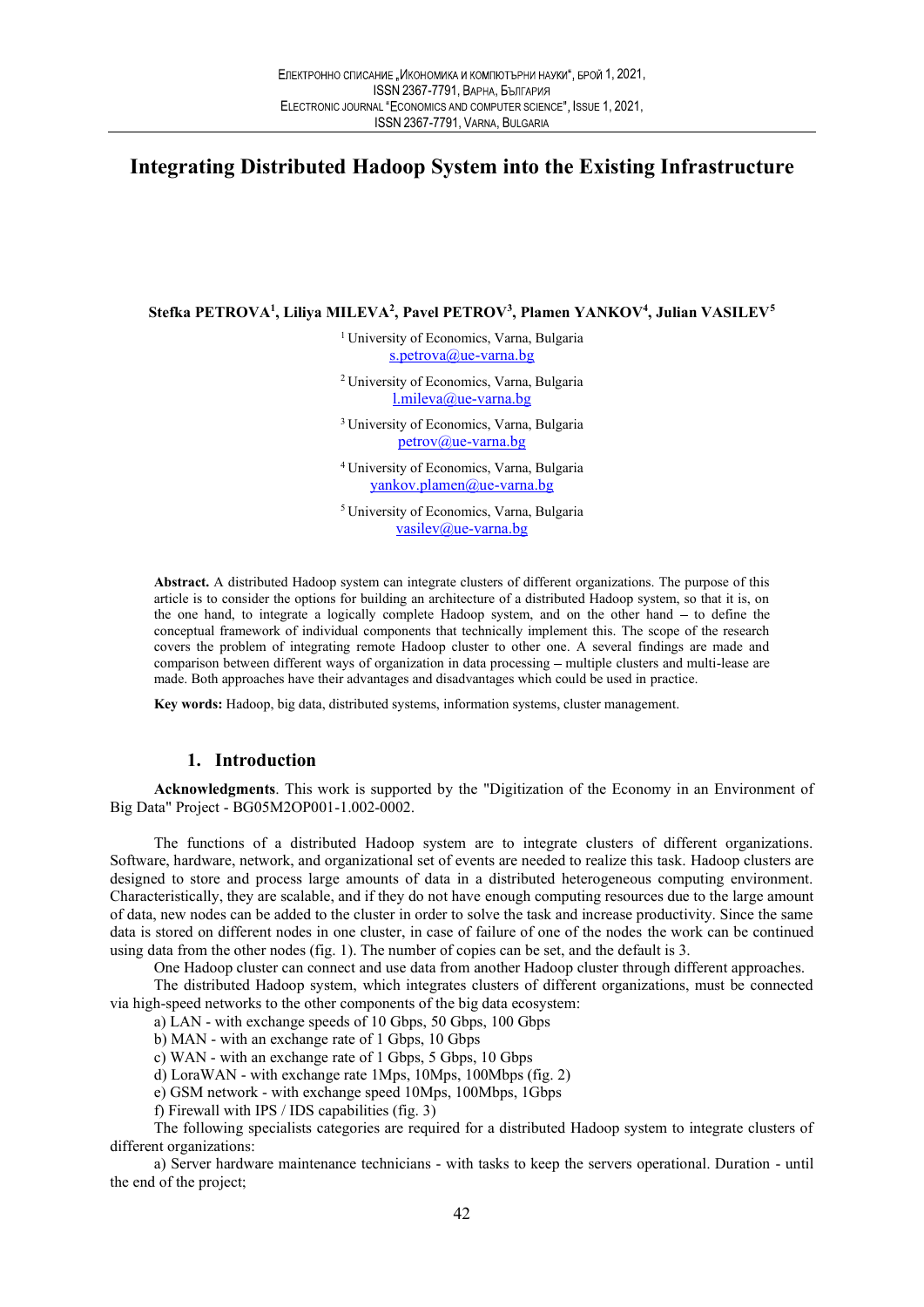#### **Block Replication**



Figure 1. Replication of data blocks on DataNode servers

Source: HDFS Architecture, https://hadoop.apache.org/docs/r3.3.0/hadoop-project-dist/hadoophdfs/HdfsDesign.html



Figure 2. Using the LoRaWAN architecture as a means of communication Source: LoRaWAN Architecture, https://www.thethingsnetwork.org/docs/lorawan/architecture.html



Figure 3. Using the Intrusion Prevention System (IPS) and the Intrusion Detection System (IDS) in combination with a firewall

Source: Comparison and Differences Between IPS vs IDS vs Firewall vs WAF, https://www.networkstraining.com/firewall-vs-ips-vs-ids-vs-waf/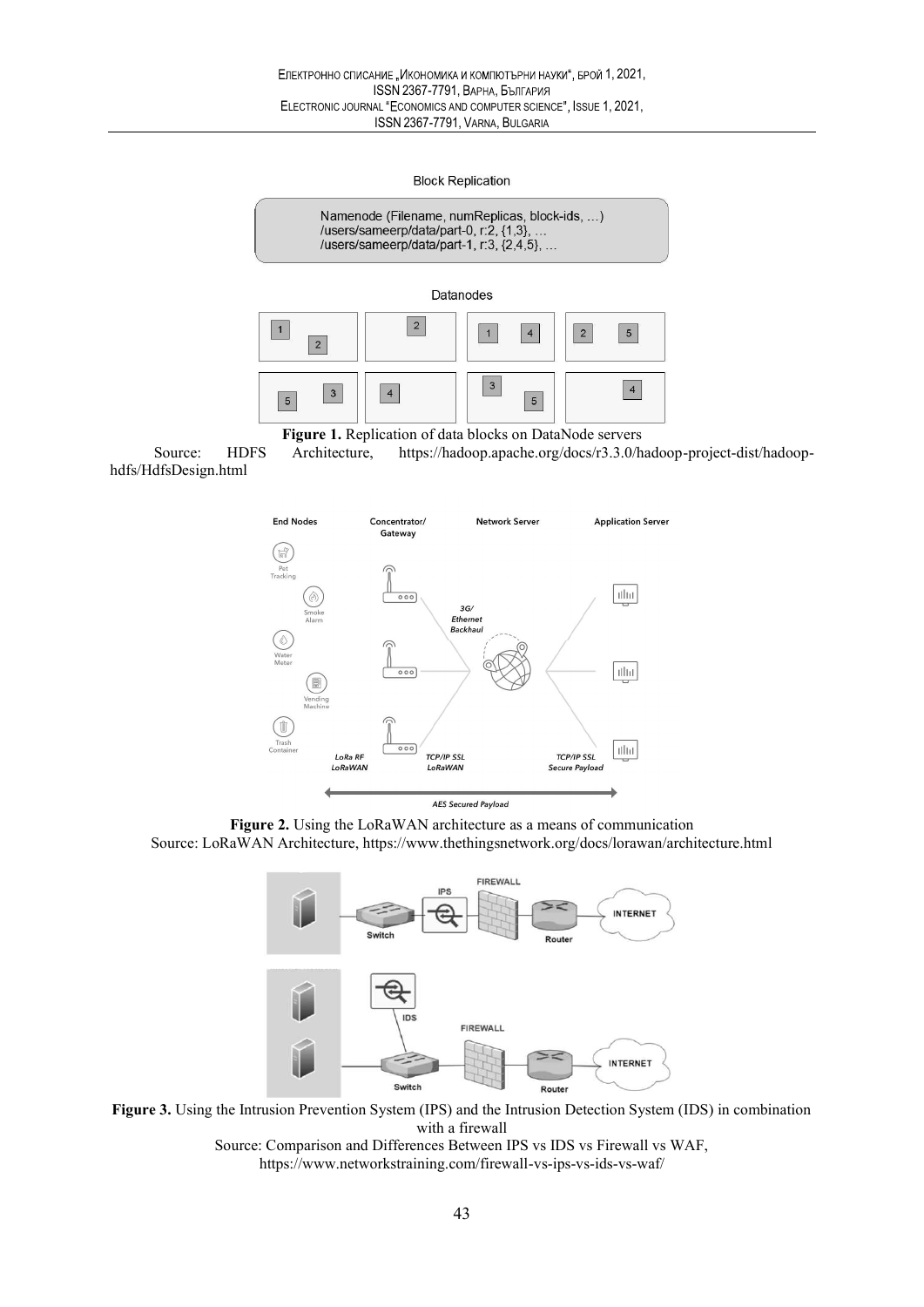b) Technical specialists in the hardware maintenance of the network components - with tasks to maintain in working order the network devices and those for the information security. Duration - until the end of the project;

c) Software specialists for administration of Hadoop system - with the task to be able to re-install Hadoop system, to maintain in working condition Hadoop system; to configure the respective modules - services of Hadoop system. Duration - until the end of the project;

d) Hadoop system application software specialists - with the task to be able to develop application programs using the main software components - Hadoop system services. Duration - after the launch of the Hadoop system until the end of the period of development and testing of application programs;

e) Software specialists for data analysis from Hadoop system - with the task to choose a suitable software tool for data analysis (Sulova 2019) located in Hadoop system, as well as to be able to operate with these tools (Stoyanova 2020). Duration - after the launch of the Hadoop system until the end of the period of development and testing of application programs.

## 2. Literature review

When integrating an external distributed Hadoop system (cluster) into another existing Hadoop infrastructure, it is possible to use different approaches (Radev 2019; Aleksandrova 2018), depending on the objectives pursued.

According to the Hadoop documentation, the operating modes of the system that are officially supported are three:

1. Local (stand-alone) mode. This is the default mode when installing on a computer, which does not use the HDFS file system, but the local file system of the computer when performing input / output operations. In this variant of using Hadoop, for the purposes of integration with existing infrastructure, it is necessary to make appropriate changes in the configuration files core-site.xml, hdfs-site.xml and mapred-site.xml in order to move to full distributed mode of operation (Apache 2020a).

2. Pseudo-distributed mode. It is a single-node cluster that uses HDFS. In this mode, both the NameNode, which contains the list of all directories and files, and the DataNode, where the data is stored, are located on the same computer. For the purposes of integration with existing infrastructure, it is necessary to make appropriate changes to the configuration files core-site.xml, hdfs-site.xml and mapred-site.xml in order to switch to fully distributed mode (Apache 2020b).

3. Fully distributed mode. It is a cluster with many nodes in which the data is distributed and processed in each of them. In this situation, the following configuration parameters are set in the main configuration files for connection with the other nodes in the cluster:

- File /etc/hadoop/conf/core-site.xml - HDFS settings;

- File /etc/hadoop/conf/hdfs-site.xml - settings for NameNode (and possibly Secondary NameNode) and multiple DataNode;

- File /etc/hadoop/conf/yarn-site.xml - settings for ResourceManager, NodeManager and History Server;

- /etc/hadoop/conf/mapred-site.xml file - MapReduce settings.

Combined big data processing in a fully distributed mode of operation of one cluster with another cluster can be performed in three main operating scenarios.

In the first scenario, the two clusters operate relatively independently of each other, whereby the data from one cluster is transferred (copied) for processing to the other, after which the result of the processing is eventually transferred back. The DistCp tool (Cloudera 2019) can be used for this purpose when transferring large volumes of data. Another option is to use the real-time HFTP tool, which allows data to be transferred between remote Hadoop clusters that use HDFS. HFTP works on HTTP and data access is read-only, i.e., postprocessing write operations must be performed in the local cluster.

In the second scenario, the two clusters merge statically to work as one large cluster and the resources of one distributed Hadoop system become part of the resources of the other Hadoop system (Ryu 2018; IBM Knowledge Center 2019). Special care is required when setting network settings in terms of increasing security.

In the third scenario, the resources of the two clusters are dynamically pooled by specially designed systems that build on Hadoop (Wang et al. 2013; Jeon et al. 2014).

Each of the listed scenarios has its advantages and disadvantages, which makes it suitable for one situation or another. Each of the main scenarios may have different variations (Kuyumdzhiev 2019) related to the details of a particular implementation.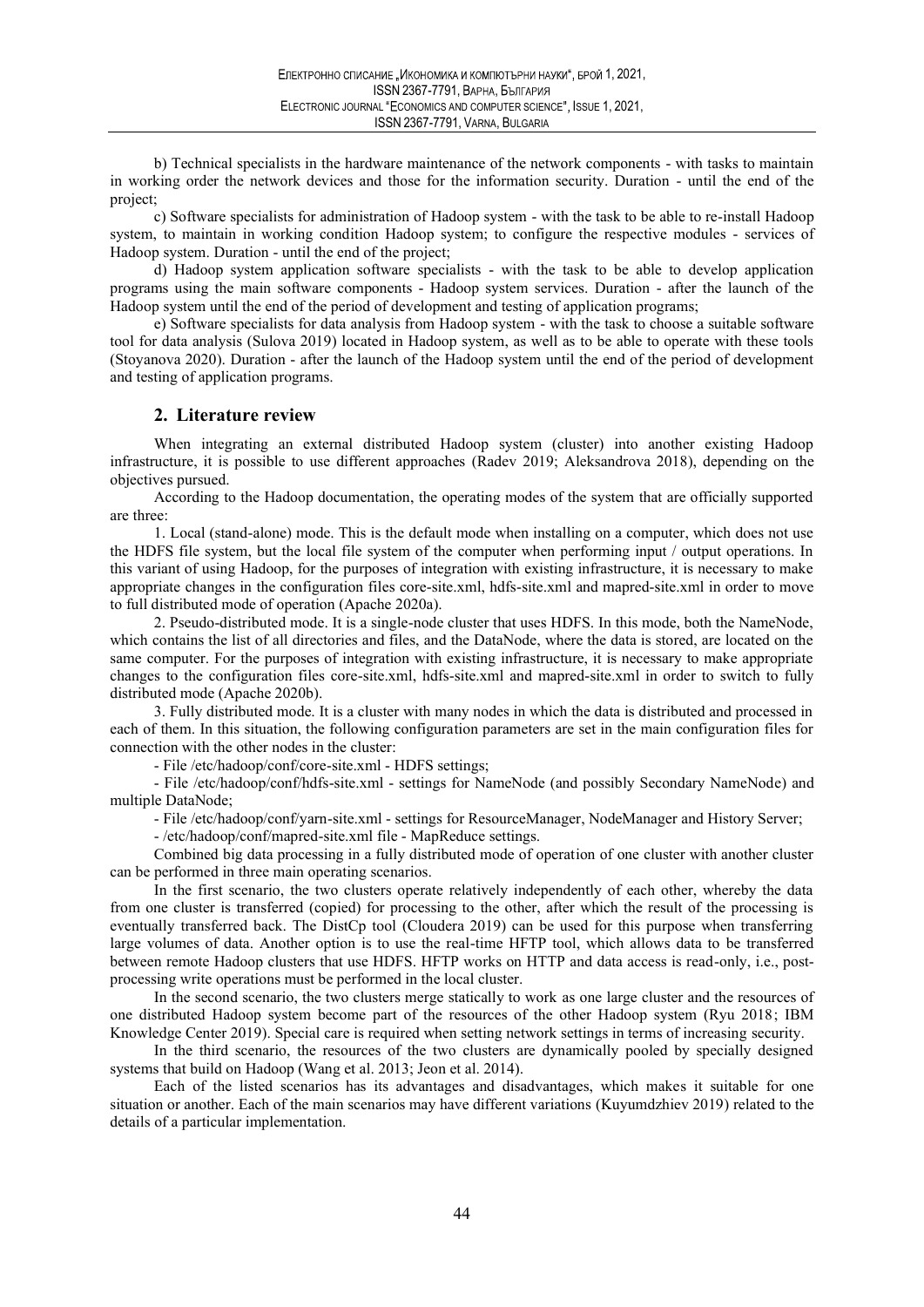# 3. Main functional components of the distributed architecture

The main functional components (blocks) of the architecture of a distributed Hadoop system, which integrates clusters of different organizations, are the following:

a) Main central cluster, part of the infrastructure of the Center of Competence. It can include clusters of external organizations.

b) Additional Hadoop cluster of a research company / organization, consisting of several components of type DataNodes and type NameNode / Secondary NameNode (fig. 4). The main system software components are: Hadoop Distributed File System (HDFS) - for distributed data storage in a file system, and Hadoop YARN for managing computing resources and their distribution among many different users.

# **HDFS Architecture**



Figure 4. Replication of data blocks on different DataNode servers

Source: HDFS Architecture, https://hadoop.apache.org/docs/r3.3.0/hadoop-project-dist/hadoophdfs/HdfsDesign.html

The scenario in which two clusters merge statically to work as a large "single" cluster and the resources of one distributed Hadoop system become part of the resources of the other Hadoop system sets certain requirements. In practice, the nodes of the new "single" Hadoop cluster are located not in one, but in several data centers, geographically located in different places. It is necessary for all nodes in the cluster to be accessible through the network, i.e. their IP addresses to be available to other nodes in the network.

There are several options for merging the networks of different geographically remote data centers:

1. To use a separate telecommunication line between the two networks for connection and thus to build a common LAN. This is a relatively expensive option in case a rent had to be paid for a leased line to a telecommunications company.

2. To use the public Internet for connection. It is possible to apply two main tactics:

a) All nodes have public IP addresses - providing a large number of IP addresses version 4 can be a problem, as their number is limited and scarce nowadays. The use of IP addresses version 6, where there are no problems with a shortage of IP addresses, is not possible at this stage, as it is not officially supported (HadoopIPv6 2019). A significant problem is the protection of each node from various attacks specific to the Internet space. The guidelines provided by Cloudera (Ahluwalia 2017) can be used for this purpose.

b) Use of virtual private networks - VPN (Virtual Private Networks). Virtual private network technology makes it possible to provide an encrypted connection between private networks by using a public network, such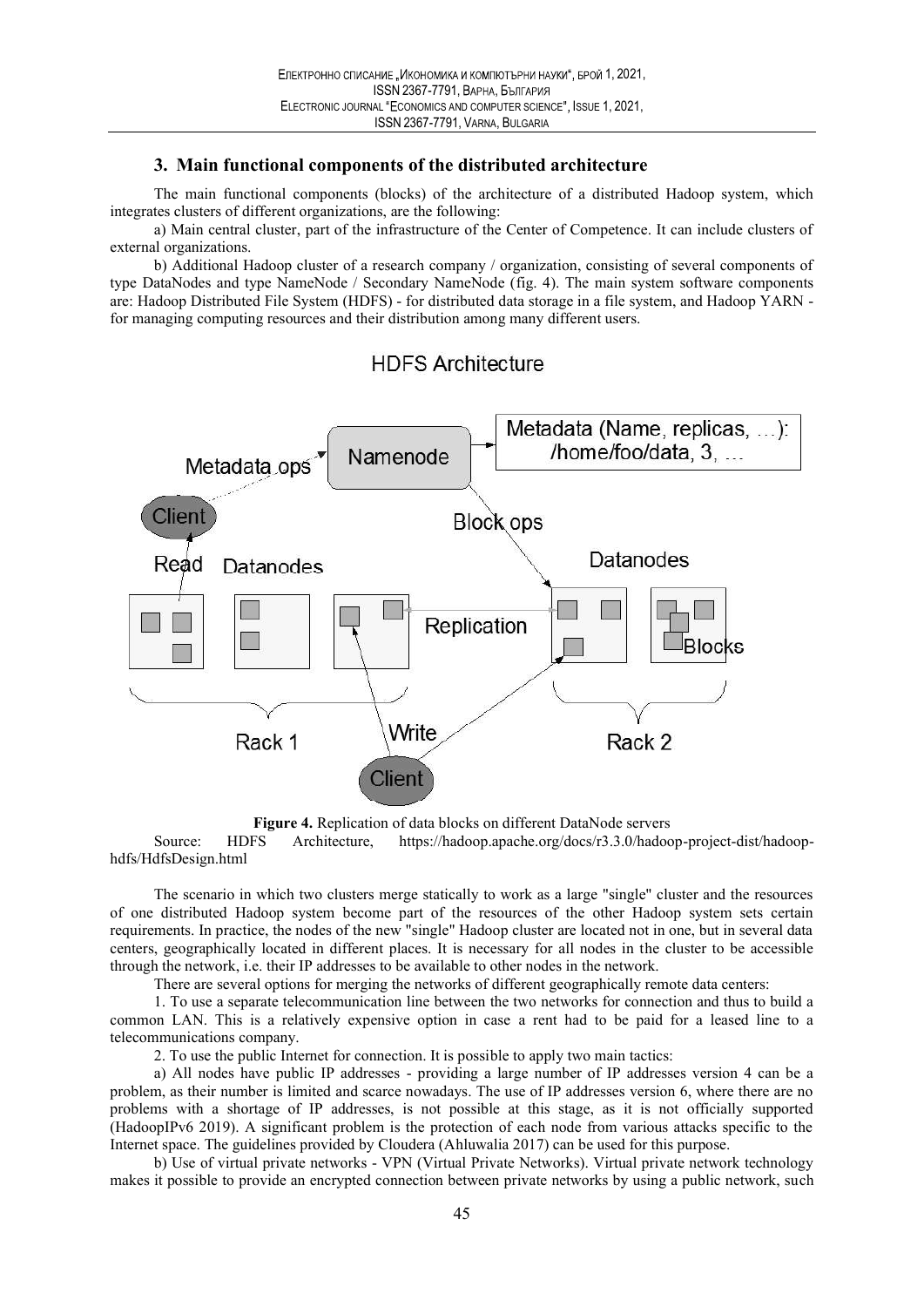1, 2021,<br>1, 2021,<br>use of GRE (Generic Routing) as the Internet, as the transmission medium. Possible options are the use of GRE (Generic Routing Encapsulation), PPTP (Point-to-Point Tunnelling Protocol), L2F (Layer 2 Forwarding), L2TP (Layer 2 Tunnelling Protocol), IPSec (Internet Protocol Security) and MPLS (MultiProtocol Label Switching). Each of the options has its advantages and disadvantages in the implementation of the so-called. "Site-to-site VPN" and is recommended for use by various companies, such as Microsoft and Cisco.

One of the main problems in connecting several geographically remote clusters is that Hadoop generates a very large amount of traffic between nodes in the common cluster. In addition, time latency reduces the speed of data processing, as there is more waiting between the individual nodes that work together. It is very likely that time latency will be the "bottleneck" in the cluster and limit overall performance.

In the scenario where two Hadoop clusters operate relatively independently of each other, it is possible that part of the resources of one cluster will be made available for use if these resources are larger than the resources of the other cluster or need to be run in parallel. big data processing. In both cases, data from one cluster must be transferred for processing to the other and possibly the result must be transferred back (for example via the distcp tool).

The provision of some of the resources to the Hadoop cluster is known in the literature as "multitenancy" or "multi-lease". Generally speaking, this is: "a software architecture in which a single instance of an application running on a server serves multiple client organizations (so-called tenants)." (CIO Media 2014). In case of multirental, the Hadoop cluster software works simultaneously with several different configurations and data from several organizations. Each of the client organizations has access to a separate instance of the virtual application and sees only its data.

The YARN tool can be used to organize multi-tenancy (Nguyen&Won 2017). It separates resource management from big data processing workflows. This is done through separate program modules that work together - common to all ResourceManager module and a separate module for each application ApplicationMaster. The ResourceManager module allocates resources between applications by communicating with the NodeManager module, which is responsible for managing the resources of a physical machine processor time, memory, disk space and network. The ApplicationMaster module, which is responsible for one application, declares the use of resources by ResourceManager and works with one or more NodeManager to perform work tasks (fig. 5).



Figure 5. Interaction between ResourceManager and NodeManager Source: https://hadoop.apache.org/docs/current/hadoop-yarn/hadoop-yarn-site/YARN.html

ResourceManager has two main components:

1. Scheduler - is responsible for allocating resources between different running applications, subject to set restrictions. The rules under which resources are allocated can be changed or built-in allocation schemes such as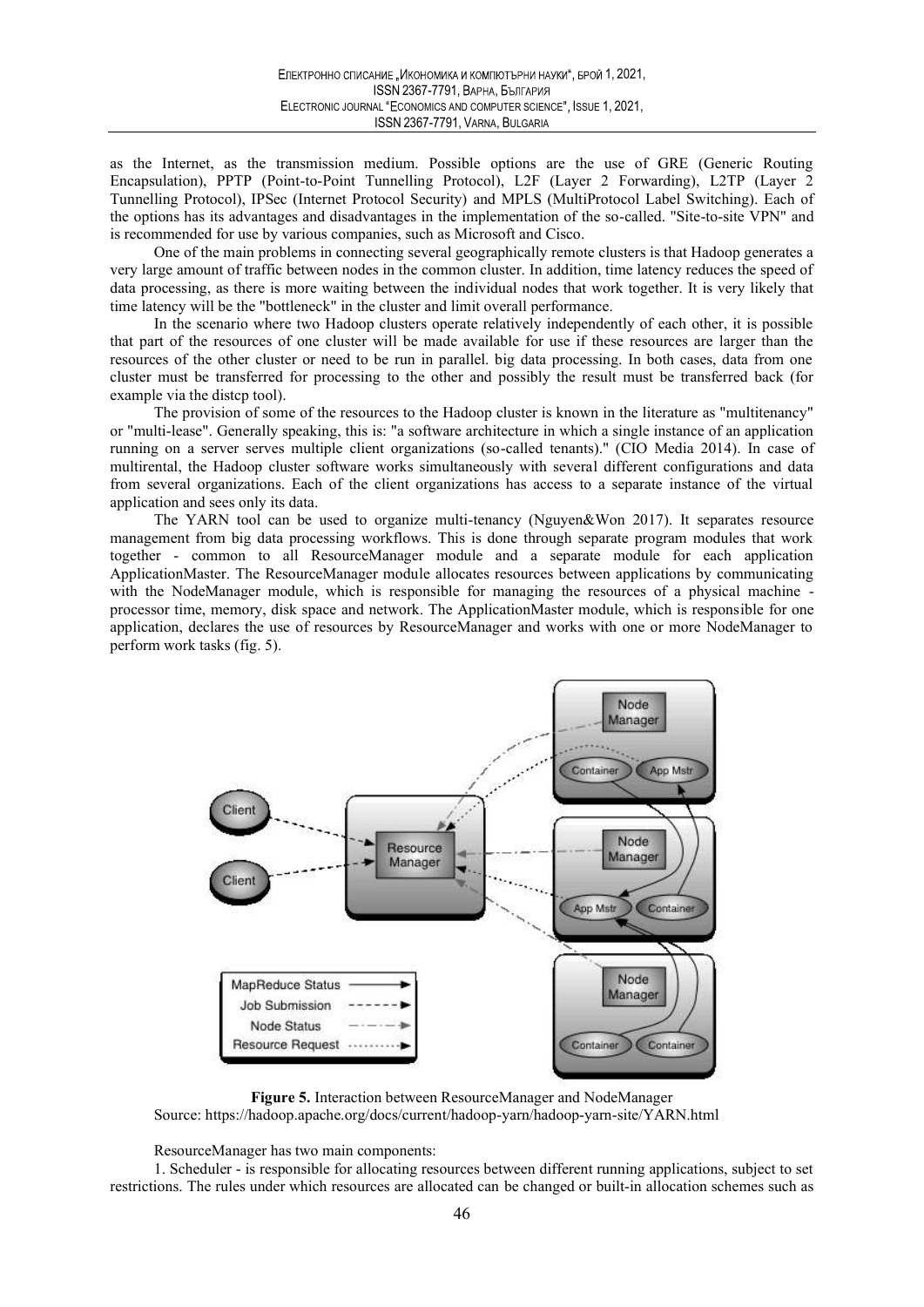CapacityScheduler and FairScheduler can be used. The differences between the two schemes are not large and it should be borne in mind that Clodera in its product Cloudera Data Platform (CDP) only supports CapacityScheduler and offers a tool fs2cs to convert the rules from FairScheduler to CapacityScheduler (Clodera Docs 2020). For this reason, the use of CapacityScheduler is probably more promising.

2. ApplicationsManager - is responsible for accepting job requests, negotiating a container in which to run ApplicationMaster and restarting the ApplicationMaster container if necessary. In turn, ApplicationMaster is responsible for negotiating with the Scheduler of containers with appropriate resources (CPU time, memory, disk space and network) and monitors the operation of the containers.

Several factors need to be considered when choosing a multi-tenancy approach. A Hadoop cluster can generally be easily expanded with new hardware resources, but opportunities (such as power supply, air conditioning, etc.) and space (space in the server room) must be provided in advance. Therefore, it is necessary to correctly determine the initial size of the cluster, so as not to subsequently require frequent changes in terms of hardware resources. Based on the data processing needs, it is possible to choose an approach for several small clusters managed individually or one large cluster serving many users. Both approaches have their advantages and disadvantages (table 1).

Table 1.

| Way of organi-<br>zation<br>Parameter | <b>Several smaller Hadoop clusters</b>                                                                                                                                                                                                                                                                                      | Large single Hadoop cluster with<br>multi-lease                                                                                                                                                                                                                                                  |
|---------------------------------------|-----------------------------------------------------------------------------------------------------------------------------------------------------------------------------------------------------------------------------------------------------------------------------------------------------------------------------|--------------------------------------------------------------------------------------------------------------------------------------------------------------------------------------------------------------------------------------------------------------------------------------------------|
| Data duplication                      | Specific data is stored in each cluster.<br>Duplicate data between clusters is<br>possible.                                                                                                                                                                                                                                 | The data of several research companies /<br>organizations are stored. It is possible to<br>use a "data lake" type structure, avoiding<br>duplication when storing shared data.<br>Company / organization-specific data<br>can be stored in separate directories with<br>access control provided. |
| <b>Load of hardware</b><br>resources  | Each cluster has its own hardware<br>resources. Their use can be both weak and<br>overloaded. If the cluster is designed to<br>handle peak loads, it is very likely that<br>hardware resources are underloaded most<br>of the time.                                                                                         | Hardware resources can be utilized<br>efficiently through YARN. By creating a<br>schedule for using the system within a<br>day or a longer period, a fuller use (load)<br>of hardware resources can be achieved.                                                                                 |
| <b>Cluster</b><br>management          | Different system procedures (such as<br>upgrades and debugging) must be<br>performed on each of the clusters<br>separately. These increases maintenance<br>costs compared to a centralized<br>management option. The advantage is that<br>problems in one of the clusters do not<br>directly affect the work of the others. | Maintenance activities are performed<br>centrally for the entire cluster, which<br>reduces costs. The disadvantage is that in<br>these periods the work on all projects can<br>be blocked.                                                                                                       |

Comparison between different ways of organization in data processing - multiple clusters and multi-lease

Source: Own observations

In case when all servers in the clusters must have public IP addresses nftables network tool and nftables.conf configuration files with the same content could be used. The settings in the configuration files block access to any server from a computer on the Internet, except those with explicitly specified IP addresses. In this case, the goal of using nftables in a Hadoop cluster is to allow access to each server in one cluster only when the network traffic is from a server in the other Hadoop cluster. Eventually only the traffic to ports 22 (SSH protocol), 80 (HTTP protocol) and 443 (HTTPS protocol) could be publicly allowed for the purpose of remote administration of the specific server and output of publicly available system information via a web server.

# 4. Conclusion

Several conclusions could be made as a result of this research. Integrating an external distributed Hadoop system (cluster) into another existing Hadoop infrastructure is difficult to implement because, by default, the system is most often used in a local area network that is separate from the Internet. However, it is possible to use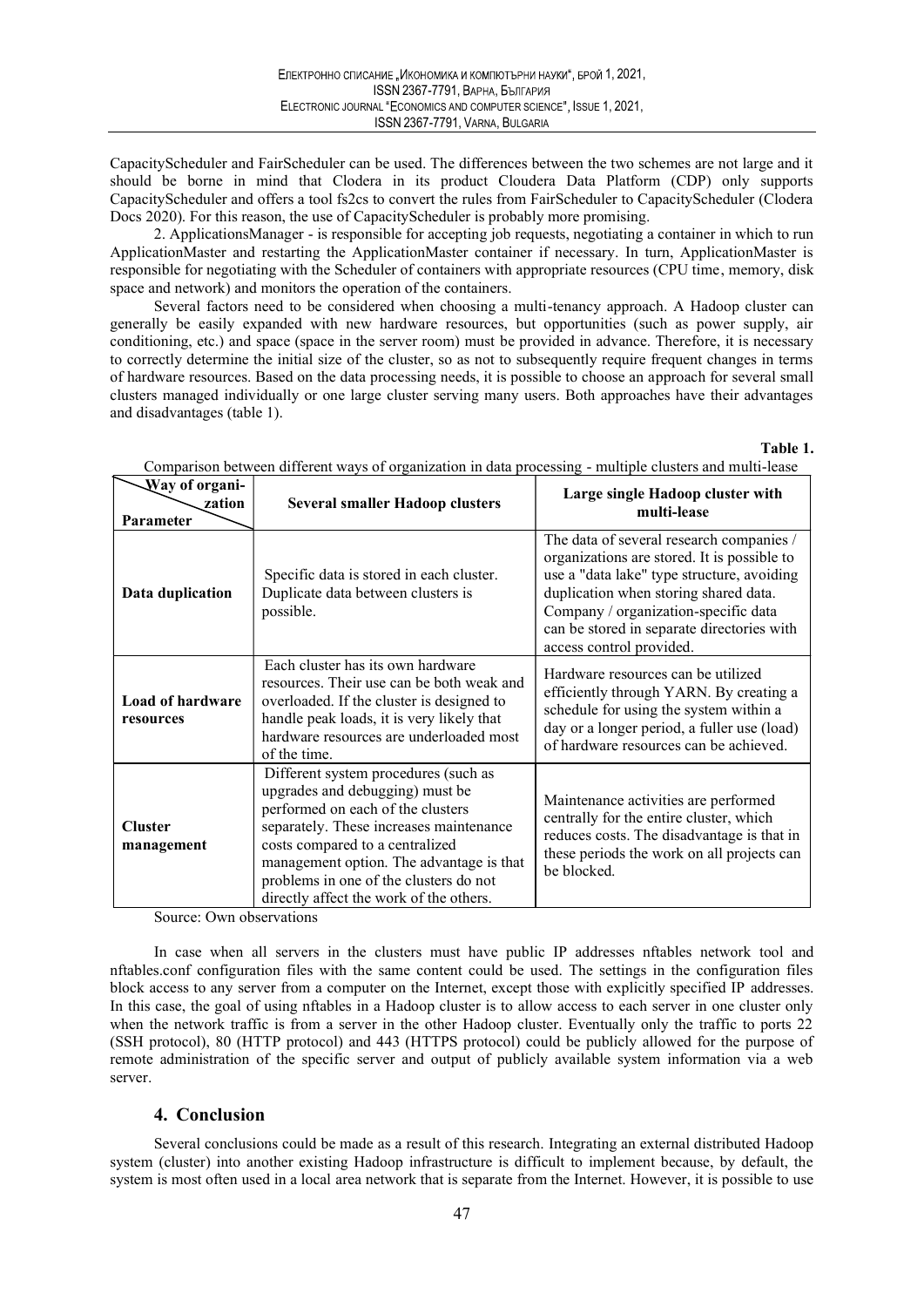different approaches, depending on the objectives pursued. The operating modes of the system, according to the official documentation of Hadoop, are three: Local (standalone) mode, Pseudo-distributed mode, and fully distributed mode. The latter mode can be used to integrate distributed Hadoop system to the existing infrastructure.

When connecting several geographically remote Hadoop clusters a very large amount of traffic between nodes are generated. Moreover, the speed of data processing is reduced due to the time latency, and it is very likely that the time latency will be the "bottleneck" and will limit overall performance.

### Literature

- Ahluwalia, M., 2017. How to secure "Internet exposed" Apache Hadoop, https://blog.cloudera.com/how-tosecure-internet-exposed-apache-hadoop/
- Aleksandrova, Y., 2018. Application of Machine Learning for Churn Prediction Based on Transactional Data (RFM Analysis). 18 International Multidisciplinary Scientific Geoconference SGEM 2018: Conference Proceedings, 2-8 July 2018, Albena, Bulgaria: Vol. 18. Informatics, Geoinformatics and Remote Sensing. Iss. 2.1. Informatics, Sofia: STEF92 Technology Ltd., pp.125-132.
- Apache, 2020a. Hadoop 3.3.0: Setting up a Single Node Cluster. Available at: https://hadoop.apache.org/docs/current/hadoop-project-dist/hadoop-common/SingleCluster.html, accessed 20.08.2020.
- Apache, 2020b. Hadoop 3.3.0: Hadoop Cluster Setup. Available at: https://hadoop.apache.org/docs/current/hadoop-project-dist/hadoop-common/ClusterSetup.html, accessed 20.08.2020.
- Apache, 2020c. Comparison and Differences Between IPS vs IDS vs Firewall vs WAF. Available at: https://www.networkstraining.com/firewall-vs-ips-vs-ids-vs-waf/
- Apache, 2020d. HDFS Architecture. Available at: https://hadoop.apache.org/docs/r3.3.0/hadoop-projectdist/hadoop-hdfs/HdfsDesign.html
- Apache, 2020e. Apache Hadoop YARN. Available at: https://hadoop.apache.org/docs/current/hadoopyarn/hadoop-yarn-site/YARN.html
- CIO Media, 2014. Predskazaniya za SaaS prez sledvashtata godina. Available at: https://cio.bg/management/2014/10/04/3440091 predskazaniia za saas prez sledvashtata godina/
- Cloudera Docs, 2020. Comparison of Fair Scheduler with Capacity Scheduler. Available at: https://docs.cloudera.com/runtime/7.2.1/yarn-reference/topics/yarn-FS-vs-CS.html
- Cloudera, 2019. Administering HDFS, Using DistCp to Copy Files. Available at: https://docs.cloudera.com/HDPDocuments/HDP3/HDP-3.1.5/administration/content/using-distcp-to-copyfiles.html, accessed 20.08.2020.
- HadoopIPv6, 2019. Hadoop and IPv6. Available at:
- https://cwiki.apache.org/confluence/display/HADOOP2/HadoopIPv6
- IBM Knowledge Center, 2019. Overview of InfoSphere Information Server on Hadoop. Available at: https://www.ibm.com/support/knowledgecenter/SSZJPZ\_11.7.0/com.ibm.swg.im.iis.ishadoop.doc/topics/o verview.html
- Jeon, K., Chandrashekhara, S., Shen, F., Mehra, S., Kennedy, O., & Ko, S. Y., 2014. Pigout: Making multiple hadoop clusters work together. In 2014 IEEE International Conference on Big Data (Big Data), pp.100-109.
- Kuyumdzhiev, I., 2019. Metodologicheski i tehnologichni aspekti pri arhiviraneto na bazi ot danni. Varna: Nauka i ikonomika, Bibl. Prof. TSani Kalyandzhiev; Kn.55.
- Nguyen, M. C., & Won, H. S., 2017. Advanced Multitenant Hadoop in Smart Open Data Platform. In Proceedings of the International Conference on Big Data and Internet of Thing, pp.48-51.
- Radev, M., 2019. Organizational Variants of IT Department at the University. Information and Communication Technologies in Business and Education: Proceedings of the International Conference Dedicated to the 50th Anniversary of the Department of Informatics, Varna: Science and Economic Publ. House, pp.284- 290.
- Ryu, W., 2018. Implementation of dynamic node management in Hadoop cluster. International Conference on Electronics, Information, and Communication (ICEIC), Honolulu, HI, 2018, pp. 1-2, doi: 10.23919/ELINFOCOM.2018.8330612.
- Stoyanova, M., 2020. Good Practices and Recommendations for Success in Construction Digitalization. TEM Journal - Technology, Education, Management, Informatics / Association for Information Communication Technology Education and Science, Novi Pazar, Serbia: UIKTEN - Association for Information Communication Technology Education and Science, 9(1), pp.42-47.